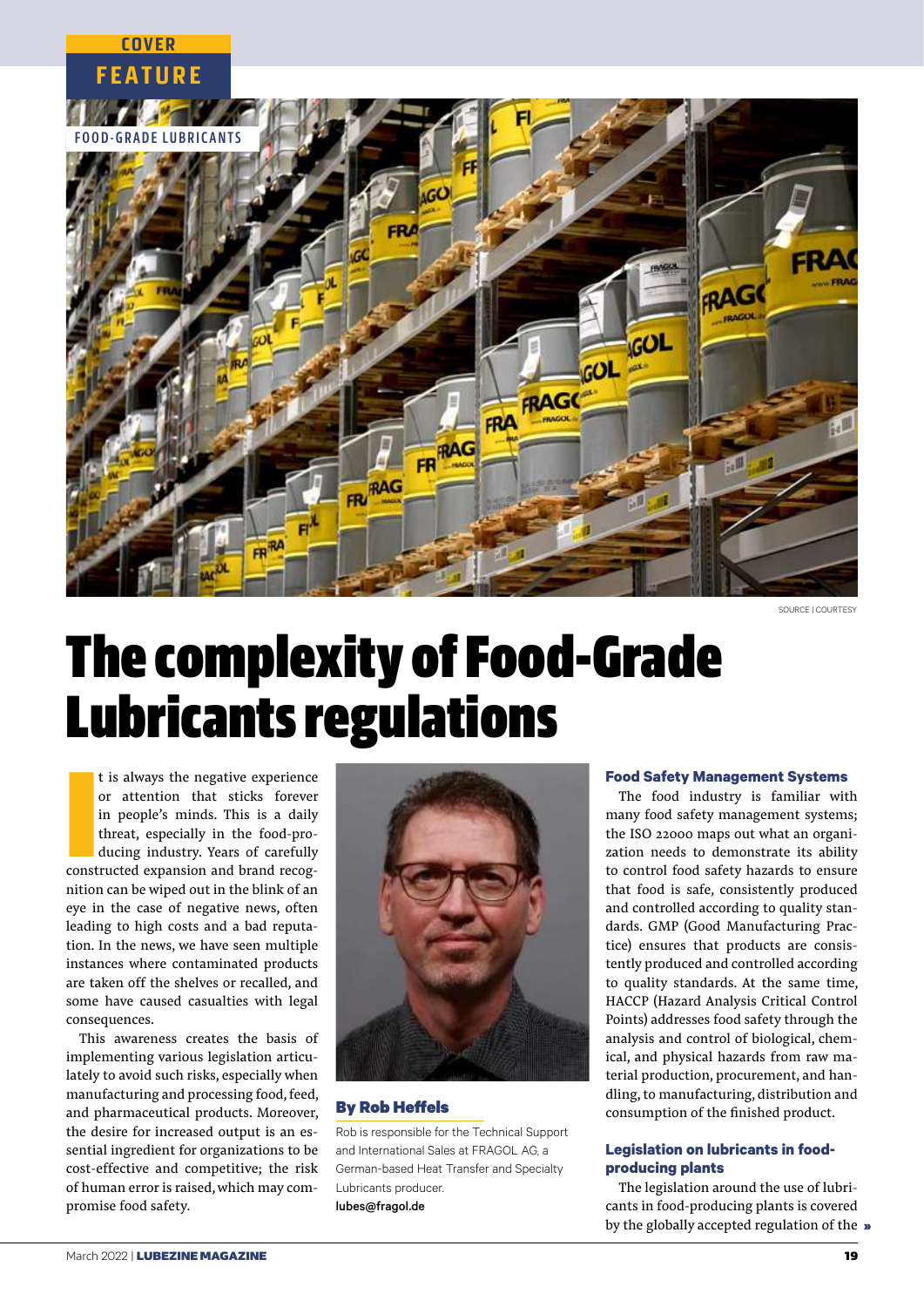# **FEATURE COVER**

US-based FDA (Food and Drug Administration). Title 21 of the Code of Federal Regulations (CFR 21 part 178.3570) covers the incidental contact of lubricants with food. Incidental in this respect means no more than 10 ppm of a lubricant is allowed to be present in food; in other words, practically none. The HACCP plan involves operators regularly checking for leakages and declining oil sump levels. In case of deviations, measures must be taken with the batches produced between the last two checks. Frequencies of these checks are therefore in tune with the hazard or risk of contamination to avoid significant product disposals.

## **Food-safe certifications**

The lubricants and greases used in food production plants should be "food-safe", meaning registered as H1 (suitable for incidental food contact). This classification is given by two globally accepted organizations, NSF (US-based) and 2Probity (EU-based), which check for compliance of lubricant formulations with the FDA regulation mentioned above. Both organizations check whether a lubricant formula consists only of the substances and maximum dosages, as prescribed in the CFR 21 part 178.3570.

For applications where direct contact between the food and lubricant cannot be avoided, the FDA regulations 21 CFR 178.3620 and FDA 21 CFR 172.878 apply. NSF and 2Probity check for compliance with these regulations and provide 3H (direct food contact) registrations for such lubricants. Mold release or dust control agents are examples of that kind.

*Incidental in this respect means no more than 10 ppm of a lubricant is allowed to be present in food; in other words, practically none. The HACCP plan involves operators regularly checking for leakages and declining oil sump levels. In case of deviations, measures must be taken with the batches produced between the last two checks.*

These two classifications (H1 and 3H) are the most important for food producers. Other classifications of significance are:

- **HX1** This applies to the registered substances used in food-grade lubricants
- **H2** No contact allowed. In other words, not of interest to the food industry
- **H3** No contact allowed. Soluble oils for rust protection
- **HT1** Heat transfer fluids for incidental food contact
- **A1** Cleaners for the food industry, incidental food contact

## **ISO 21469 certification**

Food grade lubricants manufacturers are also required to be ISO 21469 certified. ISO 21469 certifications verify compliance with product formulation, manufacturing and packaging requirements. The ISO 21469 certification and H1 registration involve product ingredients and labelling reviews. However, ISO 21469 further focuses on the quality control of product manufacture. It includes mandatory product testing, label reviews, on-site validation of the formulation of the food-grade lubricant, and on-site au-



Beer bottles filling on the conveyor belt in the brewery factory. SOURCE | SHUTTERSTOCK / CAGKAN SAYIN